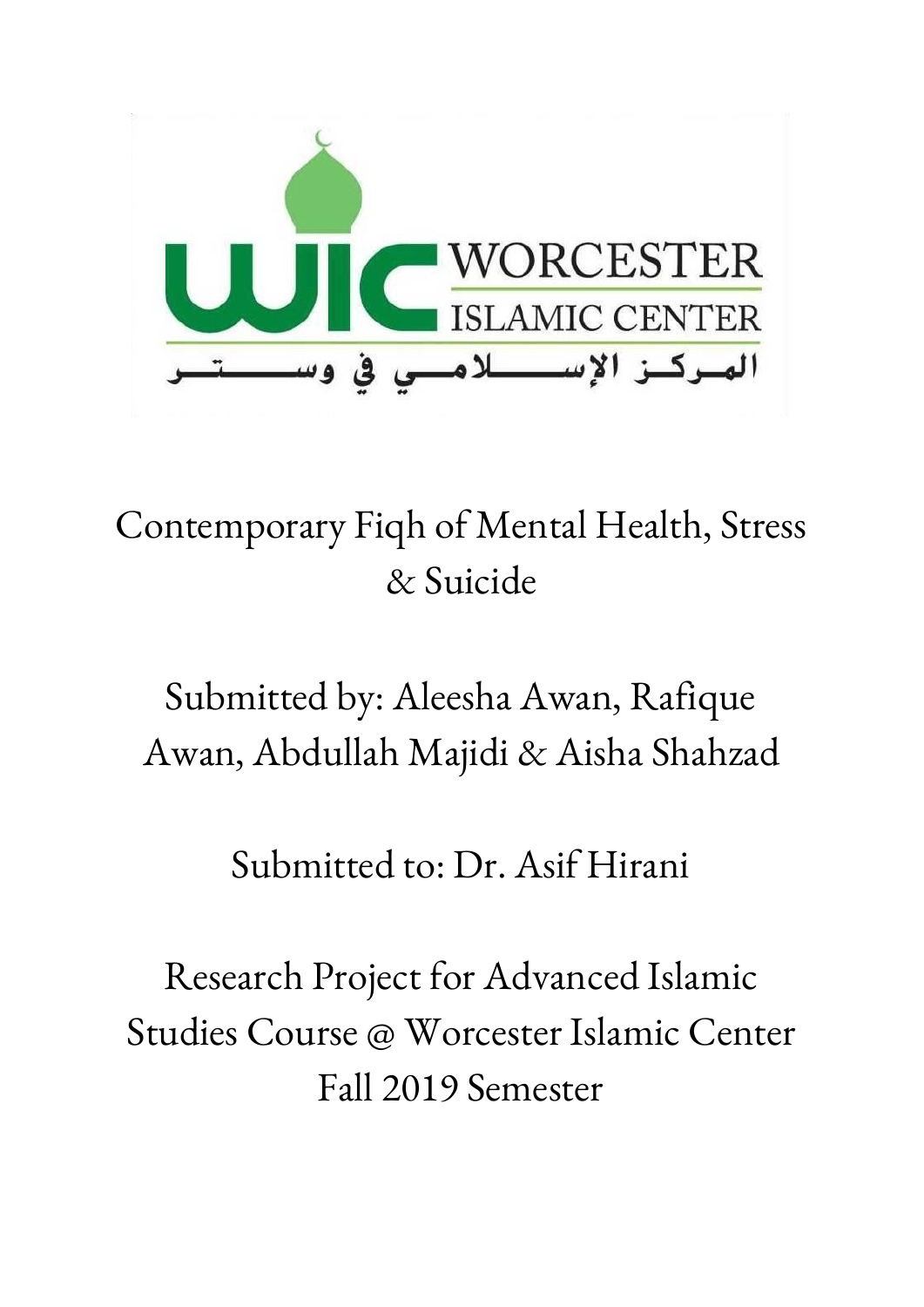# Table of Contents

| Mental Health in the Muslim Community ------------------------------ 12    |  |
|----------------------------------------------------------------------------|--|
| Some Important Statistics Regarding Suicide --------------------------- 12 |  |
|                                                                            |  |
|                                                                            |  |
|                                                                            |  |
|                                                                            |  |
|                                                                            |  |
| 15                                                                         |  |
|                                                                            |  |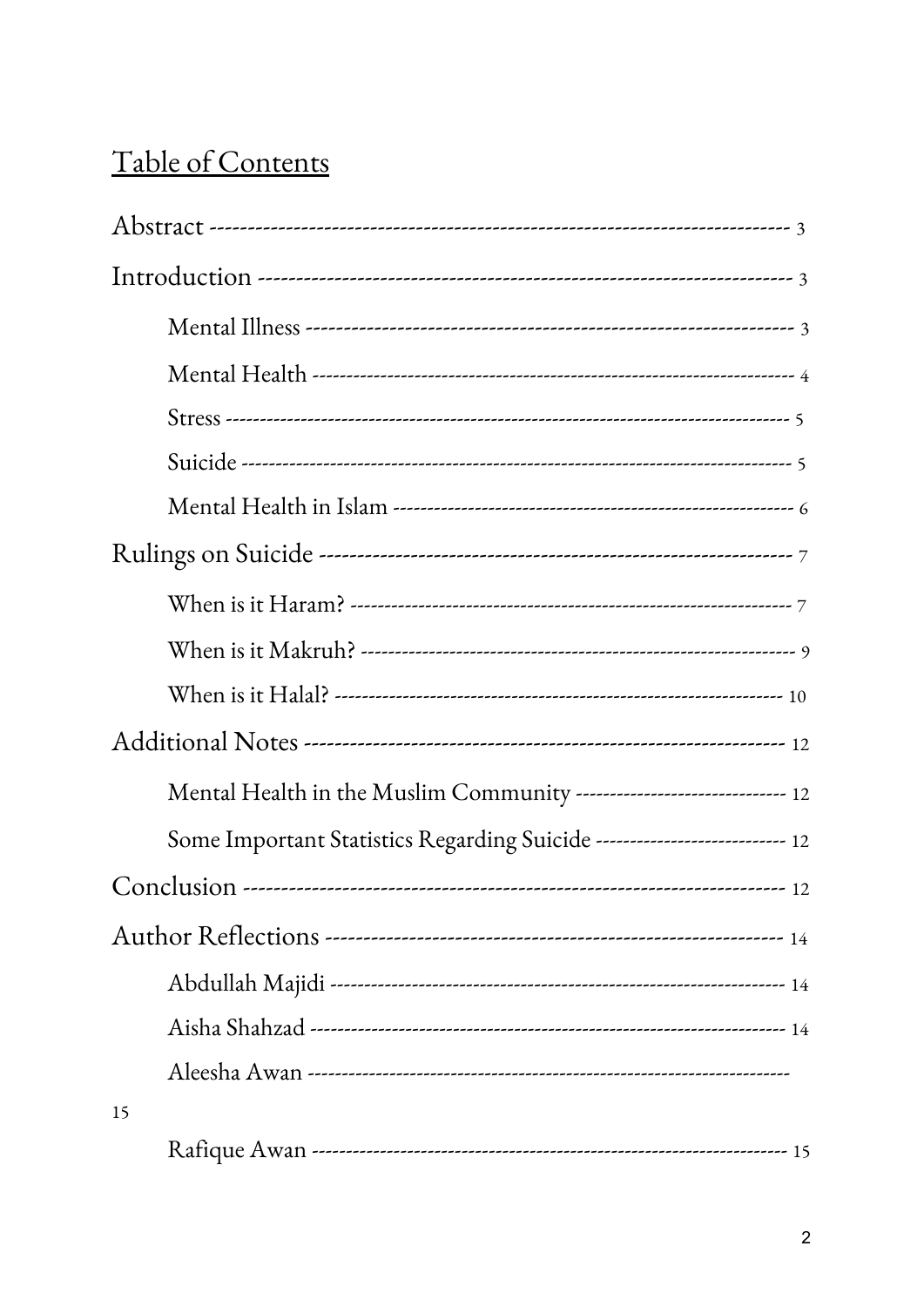## Abstract

Mental health issues, stress, and suicide are as likely to afflict a Muslim as anyone else. In the following research paper, we analyze how Islamic practice can be used to improve mental wellness and health, how stress and mental illness are linked to suicide, and conducted research on the Principle's of Fiqh as they regard to the issue of suicide. Specifically, we found that suicide is haram when conducted with complete intentionality to end one's life, it is considered makruh to wish for death but not actively take steps towards it, and it is considered not exactly halal, but rather excusable if one commits the act of suicide while not in their senses, and this is to be determined on a case by case basis and is not always definite. Finally, we close with notes on how mental illness and stigma towards suicide persist in the Muslim community, and offer reflections in which we, the authors, state our opinions regarding the findings.

## Introduction

## Mental Illness (Aisha S)

Mental illness is understood to result as a combination of psychological, biological, and environmental factors. The brain is one of the most highly adaptive mechanisms in the human body. Using neuronal connections and associations, every human brain develops a wide yet concrete understanding of the world around us. The fact that I associate the smell of chai with home, or the color orange with my calico cat, is one of the many ways in which humans store information - by categorizing. Over time, these connections form patterns which aids in the formation of memories, personalities, and relationships. Mental illness is recognized when patterns of thought are maladaptive, persist over a long period of time, and begin to interfere with the quality and course of life, such that it is invasive, and can result due to one's environment or biological predisposition (or a combination of both).

Although we experience emotion and feelings on a very external level, the intricacies of it lie within neurons and their biologically programmed response to situations. For example, the feeling of happiness is associated with the release of several neurotransmitters, such as serotonin and dopamine. Someone with clinical depression may not have enough serotonin receptors, or they may not produce enough serotonin to begin with, hence they are plagued with feelings of hopelessness. However, it is equally likely that someone had no genetic predisposition to depression, but was subjected to an environment where they were unable to express happiness, leading the brain to adapt by making less serotonin, having the same effect.

The 'nature vs nurture' discourse is as old as science itself, and it is well established that both likely have a hand in the formation of disease. The specific thought patterns and symptomatology, the rate of their pervasiveness, and the extent to which they interfere with one's ability to live a fulfilling life contribute to the categorization of a specific mental illness. The full listing of mental illnesses, how they are understood, and diagnosed is detailed in the DSM-5, which is used as a textbook of sorts by psychology specialists worldwide.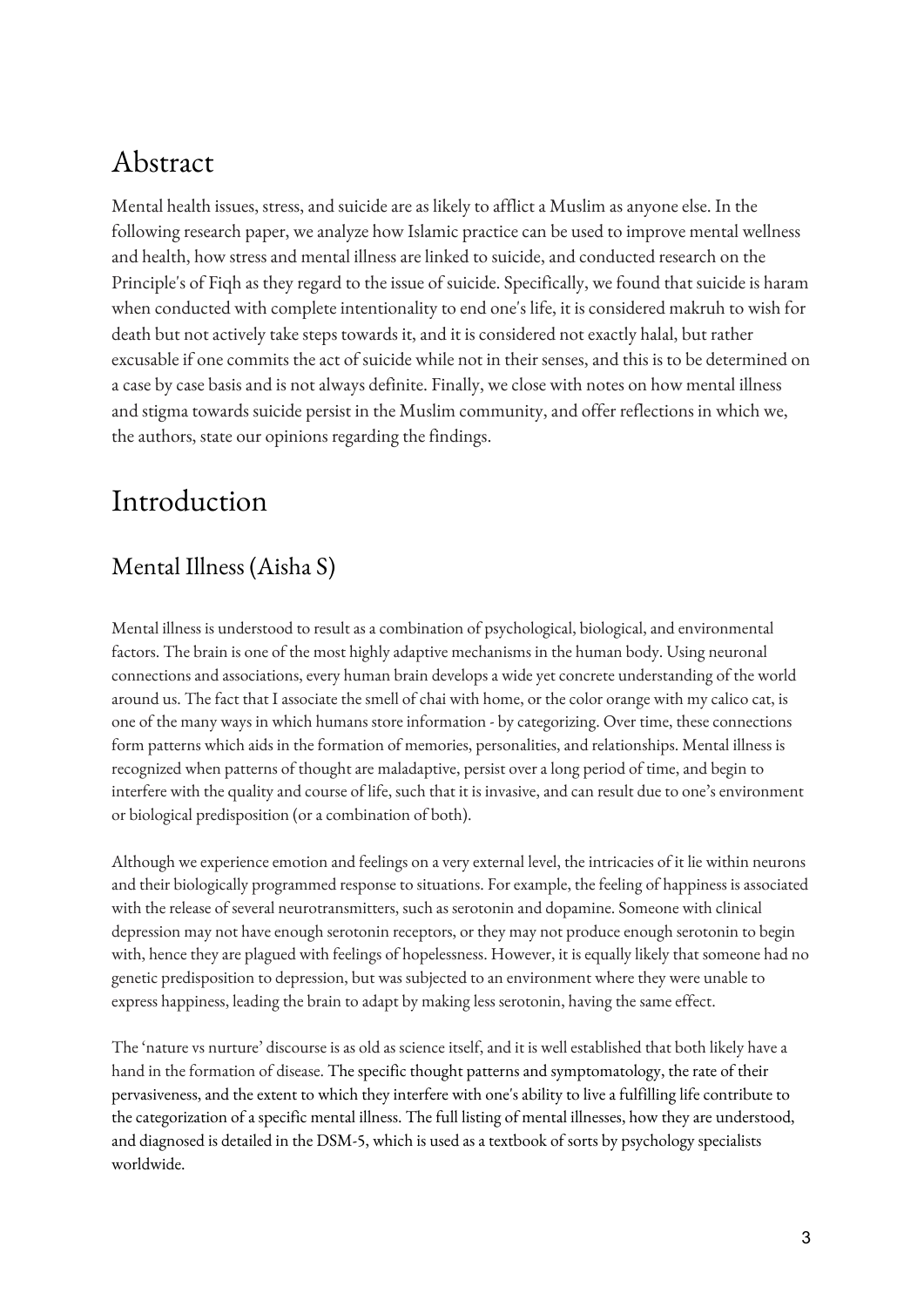Psychologists have long understood the importance of spirituality in achieving positive mental health outcomes. The stages of spiritual growth in Islam is differentiated in the types of nafs, and its strengthening can well contribute to overall atiitudes towards suffering with a disease, and has been implicated to increase positive response to treatment, as will be elaborated further by my colleague.

## Mental Health (Rafique A)

Mental health can be more connected to Islam than one usually thinks. Islam offers solutions to better mental wellness problems and ways to cope with anxiety, depression, stress, etc. Islamic psychology or the science of the soul (nafs) is the philosophical study of the mind from an Islamic perspective. Nafs has been used in the Qur'an to refer to a specific part of our self that has desires as well. The Islamic concept of nafs highlights the intricate and complex make-up of the inner self.



The Qur'an describes the nafs, or self, as operating out of one of three states as shown in the above diagram:

- 1. **nafs al-ammara** (commanding self);
- 2. **nafs al-lawwama** accusatory self; and
- 3. **nafs al-mutmainna** (peaceful self).

The Qur'an explains how these states control our bodies and tell us what to do. If one had a dominating nafs al-ammara, it means that they are dominated by themselves and listen, as well as follow one's desires. This stage consists of one requiring material possessions and worldly desires. On the other hand, with nafs al-lawwama we are conscious of our flaws and what is right and wrong. Finally, the best state of the soul -nafs al-mutmainna implies contentment and peace, there are no immoral desires. This is the ideal state, in which one can achieve inner peace. When our emotional needs are not being met sufficiently, the nafs al-ammara begins to control our feelings, thoughts and behaviours. The Qur'an provides guidance to weaken the influence of the nafs al-ammara. When the nafs al-lawwama is active, we become aware that something is wrong with the way we are feeling and behaving. We can then learn to challenge negative thinking leading us to our nafs al-mutmainna.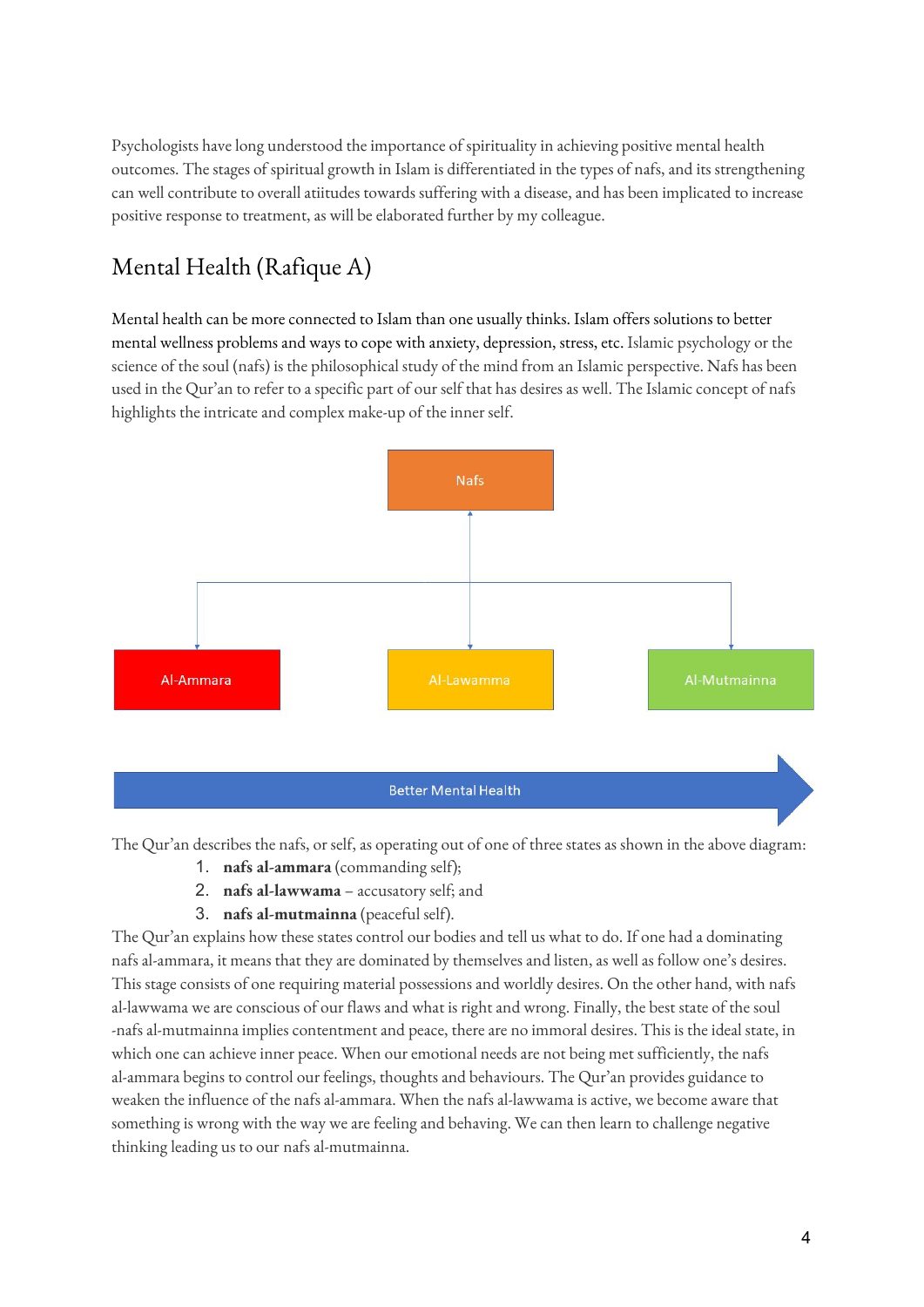Mindfulness is a modern concept, which emphasises a mental state of awareness, focus and happiness. Mindfulness is a way in which we can become more aware of ourselves, our thoughts and our feelings, and act in a way which is mindful of ourselves and others despite our nafs and desires. So the Quranic solution is that we should always strive from the state of **nafs al-ammara** to **nafs al-mutmainna** state would help us to improve our mental health, better cope with symptoms, and lead to a better and happy life.

This practice is similar to, and can be used in conjunction with cognitive behavioural therapy (CBT). CBT explores the link between thoughts, emotions and behaviour, which aims to alleviate distress by encouraging people to develop more adaptive cognitions and behaviours. CBT is the most widely researched and empirically supported psychotherapeutic method. There is a strong evidence base that is reflected in clinical guidelines, which recommend CBT as a treatment for many common mental health disorders. CBT ultimately aims to teach people to help themselves by understanding their current ways of thinking and behaving, and by equipping them with the tools to change their maladaptive cognitive and behavioural patterns.

#### Stress (Abdullah M)

Stress is a "physical, mental, or emotional factor that causes bodily or mental tension.'' Stress can be caused by internal factors (i.e being sick) or external factors (i.e. the environment, psychosocial situations). The body responds to stress by initiating a complex fight or flight response/hyperarousal state to overcome the perceived threat. Physiologically, the body increases breathing, heart rate, blood pressure, and blood sugar, releases nutrients for muscle use, decreases/inhibits digestion and excretion, causes pupil dilation, auditory exclusion, tunnel vision, and shaking. Primitively speaking, this response increases chances of survival by enabling a human to either fight or flee when in the presence of a threat such as a bear. The response is the same whether it is an internal or external stressor. Once the threat is no longer present, the body returns back to its original state.

The fight or flight response is a response to acute stress and is meant to be short lived. An extremely stressful or traumatic event can cause a mental health condition called Posttraumatic Stress Disorder (PTSD) resulting in vivid flashbacks/nightmares and uncontrollable thoughts about the event. Chronic stress results when stressful situations are prolonged. The physiologic changes are extremely taxing on the body on a chronic basis. Chronic stress can cause hypertension, obesity, cardiovascular disease, sleep disturbances, memory impairment, digestive problems, anxiety, and depression.

These changes over time affect the brain by negatively impacting attention, memory, and the way we deal with emotions. Stress- associated mental health conditions such as PTSD, anxiety, and depression can be debilitating and increase risk for suicide if unmanaged.

#### Suicide (Aisha S)

Mental health and wellness is an essential part of a human's overall health. When mental health progressively deteriorates without intervention, there is an increased risk for suicide. Suicide is defined as intentionally causing ones own death. This is a concrete action that results in killing oneself, and is performed fully with the intention to no longer live. Suicidal ideations, which are more broad in definition, can range from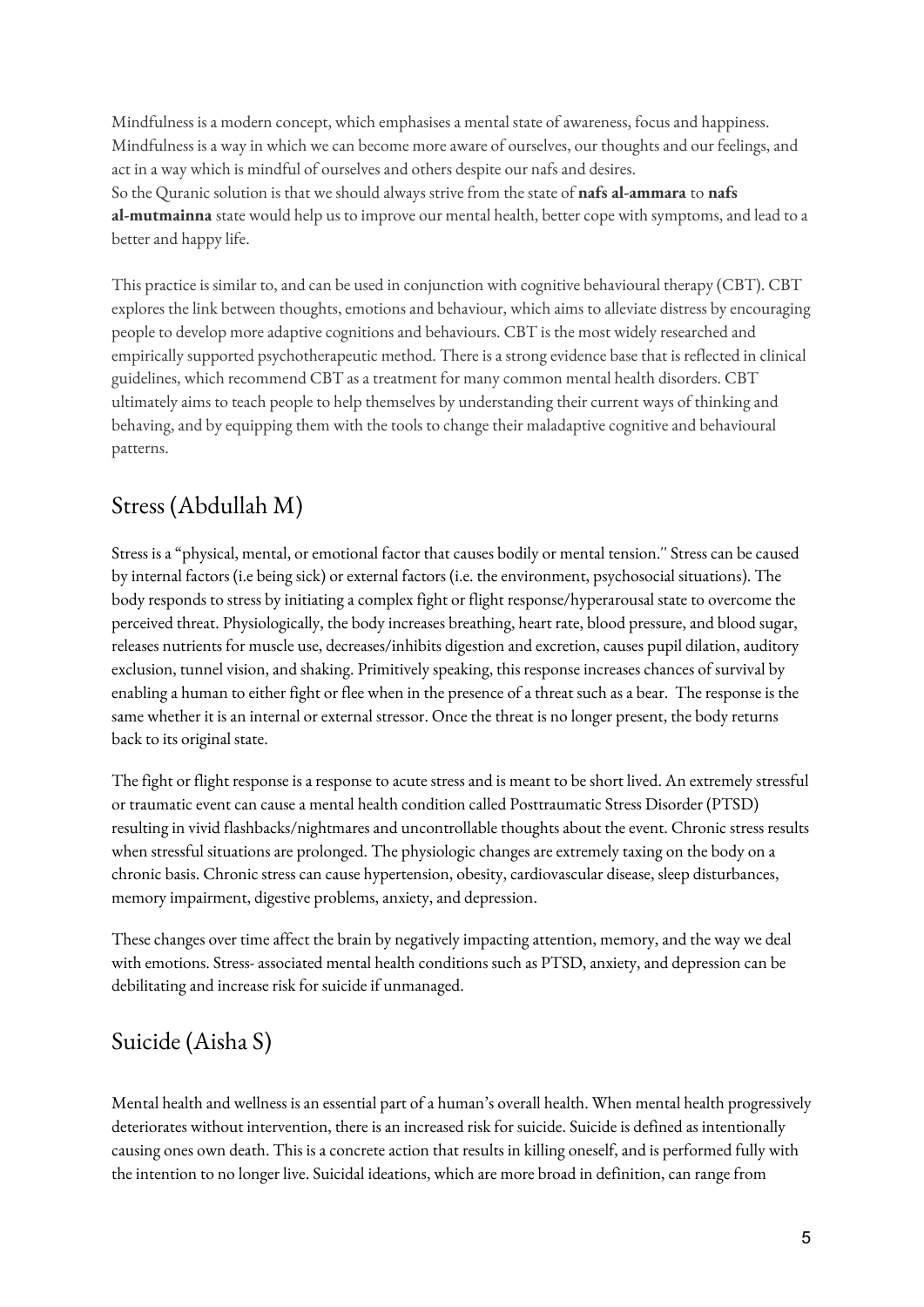fantasising about not wanting to live, all the way until inflicting self harm, with or without the conscious decision to end one's life.

Suicide results from stress factors and their subsequent impact on psychological well being. Specifically, negative thoughts that are conjured in response to stressful events, whether environmental or psychological, have the potential to persist, become invasive, and integrate into regular thought patterns the longer the stressor is ongoing or the psyche is untreated. This can give cause to physiological and psychosocial consequences, and depending on the circumstances, can give rise to a wide variety of symptoms.

It is important to note that while intervention decreases the risk of suicide, it is in no way able to cure the underlying illness. Mental illness is incredibly complex, such that symptom expression and treatment for any disorder can look very different, depending on one's personality, age, gender, sexual orientation, religious and cultural background, among other factors. Therefore, it is understood that while therapy and medication serve to improve the quality of life of those who suffer from mental illness, it may not necessarily perfect it, similar to physical health interventions that may not cure a disease, but make it much more manageable. All in all, it is a practitioner's goal to allow a patient to live as fulfilling a life as possible despite their prevailing illness, which is doubly in line with the Islamic principle of preserving life.

## Mental Health in Islam (Aleesha A)

Islam provides clear guidance on taking care of your health and one of the five principal of Islamic sharia is to preseve one's life. There is much evidence throughout the Quran, Sunnah and Fiqh that demonstrates the importance of preserving one's health and wellness. Some of these are highlighted below.

"Indeed we sent down to you the book for the people in truth. So whoever is guided - it is for [the benefit of] his soul; and whoever goes astray only goes astray to its detriment…" ( Quran 39:41)

Islam is way of life that incorporates spiritual, psychological, emotional and social aspects. From its teachings, we can learn that we need to sustain a connection to him in order to achieve inner peace and happiness. Our thoughts, emotions, behavior and will all must be dedicated to getting the pleasure of Allah.The key to sound better mental health and well being from the Islamic perspective is submission to Allah

Psychology in Islam is used in everyday practices but under different guides, such as spiritualism. Islam values the importance of good mental health and emotional wellbeing. The Qur'an can be used as a guide to those suffering from emotional distress and aims to lead people to a meaningful quality of life. As Prophet (PBUH) says that

*"'There is no disease that Allah has created, except that He also has created its treatment' (Hadith)."*

Islamic scholars have done significant research in this area especially Al Ghazali (RA). May Allah bless him for all his efforts. His approach to cultivating mental health is amazing and modern islamic psychology is based on some of his principles that he outlined a long time ago.

● The al Ghazali approach- The formation of Islamic Psychology is based on al Ghazali's Ihya' Ulumiddin in which the details of personality development is described. The psycho-spiritual improvement must include methods of purification of the soul (Tazkiyah al Nafs) which the ultimate objective is to attain divine happiness (al Saadah) in this world and Hereafter.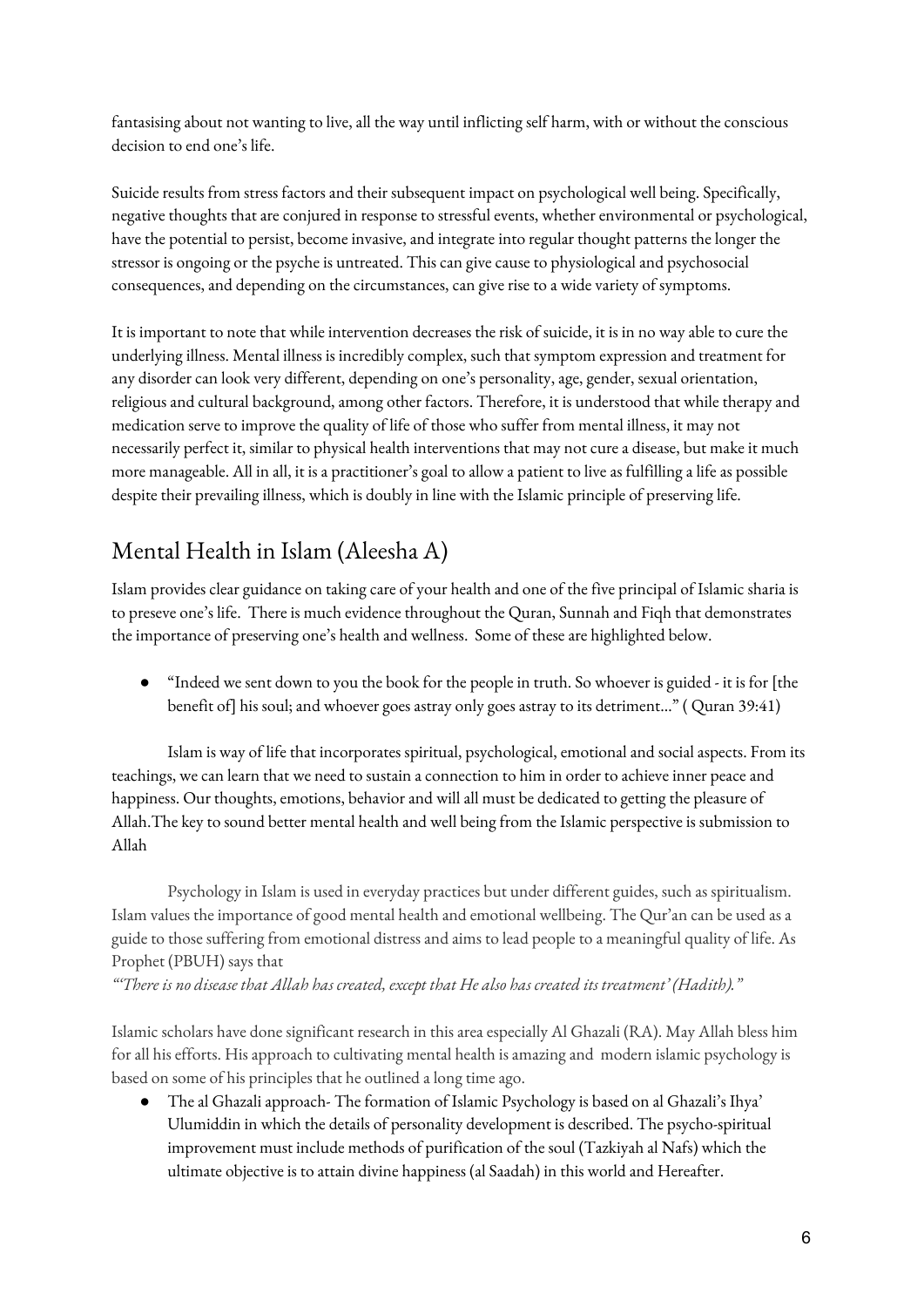This is based on al Ghazali's comprehensive approach in building the character or personality. It has two components, i.e. purification and cultivation. Purification means "to cleanse oneself of any thoughts and behavior that's deemed deviated from Islamic teaching (syari'at)". Cultivation is "the process of transforming oneself by continuously doing the positive and good qualities in order to attain blessing from God".

This model is built on five constructs:

- 1. **Knowing Self (Ma'rifah al Nafs)** It is client centered by focusing on the client's ability to change (knowing strength/weakness, find purpose in life, identifying problems and setting goals) by the process of self evaluation (Muhasabah al Nafs).
- 2. **Purification of the Heart (Takhalli)** Demands the client's perseverance (Mujahadah) to overcome negative attributes through understanding the life of Prophets as mentioned in the al Qur'an and al Sunnah.
- 3. **Cultivation of the Heart (Tahalli)** A process of re-building and strengthening of the heart to transform both body and soul/spirit. Building inner strength through tawbah and zikr until it becomes easy to perform more challenging ones such as tahajjud or fasting.
- 4. **Self Evaluation (Muhasabah al Nafs)** A process of repeating each step again and again and finding answers to problems that may arise and improve it.
- 5. **Happiness (al Saadah)** The ability to attain the highest level of happiness (transcendental) through Taqwa and Ihsan.

A very famous hadith of Jibreel is very relevant to explain the concept of Ihsan (i.e. spiritual excellence as mentioned above in Ghazali's approach):

*Umar ibn al-Khattab reported: We were sitting with the Messenger of Allah, peace and blessings be* upon him, one day when a man appeared with very white clothes and very black hair. There were no signs of travel on him and we did not recognize him. He sat down in front of the Prophet and rested his knees by his knees and placed his hands on his thighs. The man said, "O Muhammad, tell me *about Islam." The Prophet said, "Islam is to testify there is no God but Allah and Muhammad is the Messenger of Allah, to establish prayer, to give charity, to fast the month of Ramadan, and to perform pilgrimage to the House if a way is possible." The man said, "You have spoken truthfully." We were surprised that he asked him and said he was truthful. He said, "Tell me about faith." The Prophet said, "Faith is to believe in Allah, his angels, his books, his messengers, the Last Day, and to believe in providence, its good and its evil." The man said, "You have spoken truthfully. Tell me about excellence." The Prophet said,* "Excellence is to worship Allah as if you see him, for if you do not see him, he surely sees you." The man said, "Tell me about the final hour." The Prophet said, "The one asked does not *know more than the one asking." The man said, "Tell me about its signs." The Prophet said, "The slave girl will give birth to her mistress and you will see barefoot, naked, and dependent shepherds compete in the construction of tall buildings." Then, the man* returned and I remained. The Prophet said to me, "O Umar, do you know who he was?" I said, *"Allah and his messenger know best." The Prophet said, "Verily, he was Gabriel who came to teach you your religion."*

In Islam, apart from what people actually do, their intentions have a critical role in qualifying an act. It means that God praises people if they are believers and have good intentions and wish to do good, even if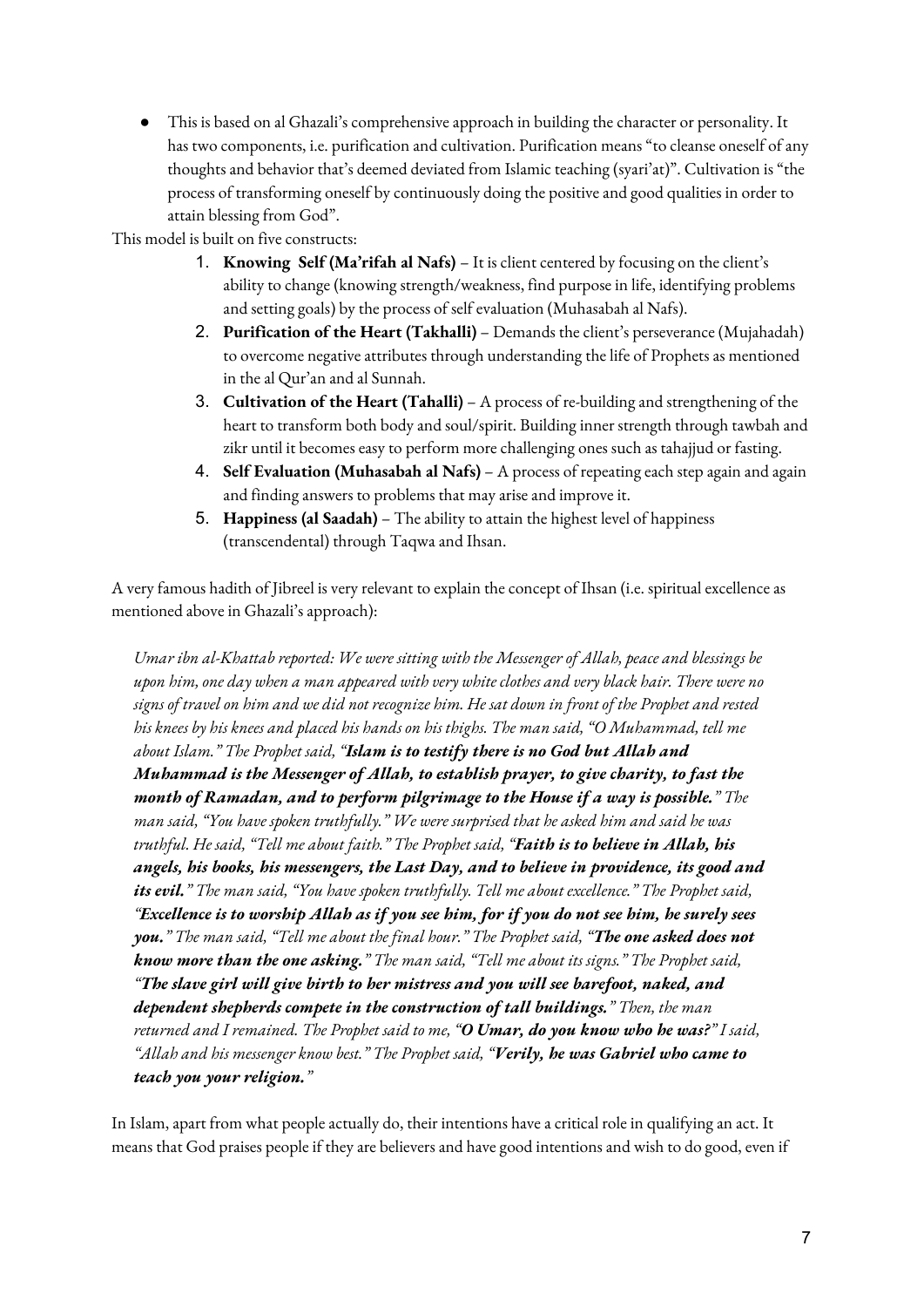they cannot do it. Such Islamic concepts can be used in tandem with therapeutic interventions to adf in the self efficacy of those who suffer from mental illness.

# Rulings on Suicide

### When is it Haram? (Rafique A)

Islam explicitly forbids suicide as a verse in the Quran instructs:

*And do not kill yourselves, surely God is most Merciful to you.— Qur'an, Sura 4 [\(An-Nisa\)](https://en.wikipedia.org/wiki/An-Nisa), [ayat](https://en.wikipedia.org/wiki/Ayat) 29*

The prohibition of suicide has also been recorded in statements of [hadith](https://en.wikipedia.org/wiki/Hadith) (sayings of [Muhammad](https://en.wikipedia.org/wiki/Muhammad)); for example:

*Narrated Abu [Huraira](https://en.wikipedia.org/wiki/Abu_Huraira): The Prophet said, "He who commits suicide by throttling shall keep on throttling himself in the Hell Fire (forever) and he who commits suicide by stabbing himself shall keep on stabbing himself in the Hell-Fire." —Sahih [al-Bukhari,](https://en.wikipedia.org/wiki/Sahih_al-Bukhari) [2:23:446](https://web.archive.org/web/19700101010101/http://cmje.usc.edu/religious-texts/hadith/bukhari/023-sbt.php#002.023.446)*

As noted, suicide is prohibited in Islamic law according to evidence from the Qur`an, Sunnah, and the consensus of Muslim scholars. A person who commits suicide commits a major sin, though this does not take him outside of Islam. One of the core maxims in Islamic Sharia also clearly states that "Harm to be removed".

It is not even permissible to commit suicide to avoid evils such as rapeand torture for instance. For example, it is impermissible for a girl to commit suicide for fear of rape; she must defend herself against her attacker even if this means killing him. If she is killed in the process, she is considered a martyr because she died to defend her honor. The same applies to those who face humiliation and torture. They should resist their assailants and it is impermissible for them to commit suicide under the pretext that it is more honorable to kill themselves than to accept captivity and torture. However, it is allowed in Islam under extreme cirstumstances to lie to save your life. Indeed the famous story of Ammar bin Yasir clearly explains this:

Ammar's mother was Summaya and she is known as the first martyr in Islam. She was a staunch and enthusiastic member of the new Muslim community. All the suffering she was subjected to did nothing to lessen her faith. One day in a fit of rage Abu Jahl stabbed her in the lower stomach with a spear; she died almost immediately. After this Abu Jahl and his wicked companions tortured and killed Ammar's father and brother. Ammar was a broken man. He was overwhelmed with griefand fearand did what his parents had died refusing to do; he cursed Islam and Prophet Muhammad to save his life. Abu Jahl released Ammar. The grief-stricken man ran straight to Prophet Muhammad who comforted him and reminded of God's forgiveness. The following verse of the Quran is said to have been revealed in response to Ammar's despair.

"Whoever disbelieves in God after having believed in Him—not the one who is compelled (to utter a word of *disbelief) under duress while his heart is at peace with faith, but the one who embraces disbelief wholeheartedly—upon such people is wrath from God, and they will suf er a great punishment." (Quran 16: 106)*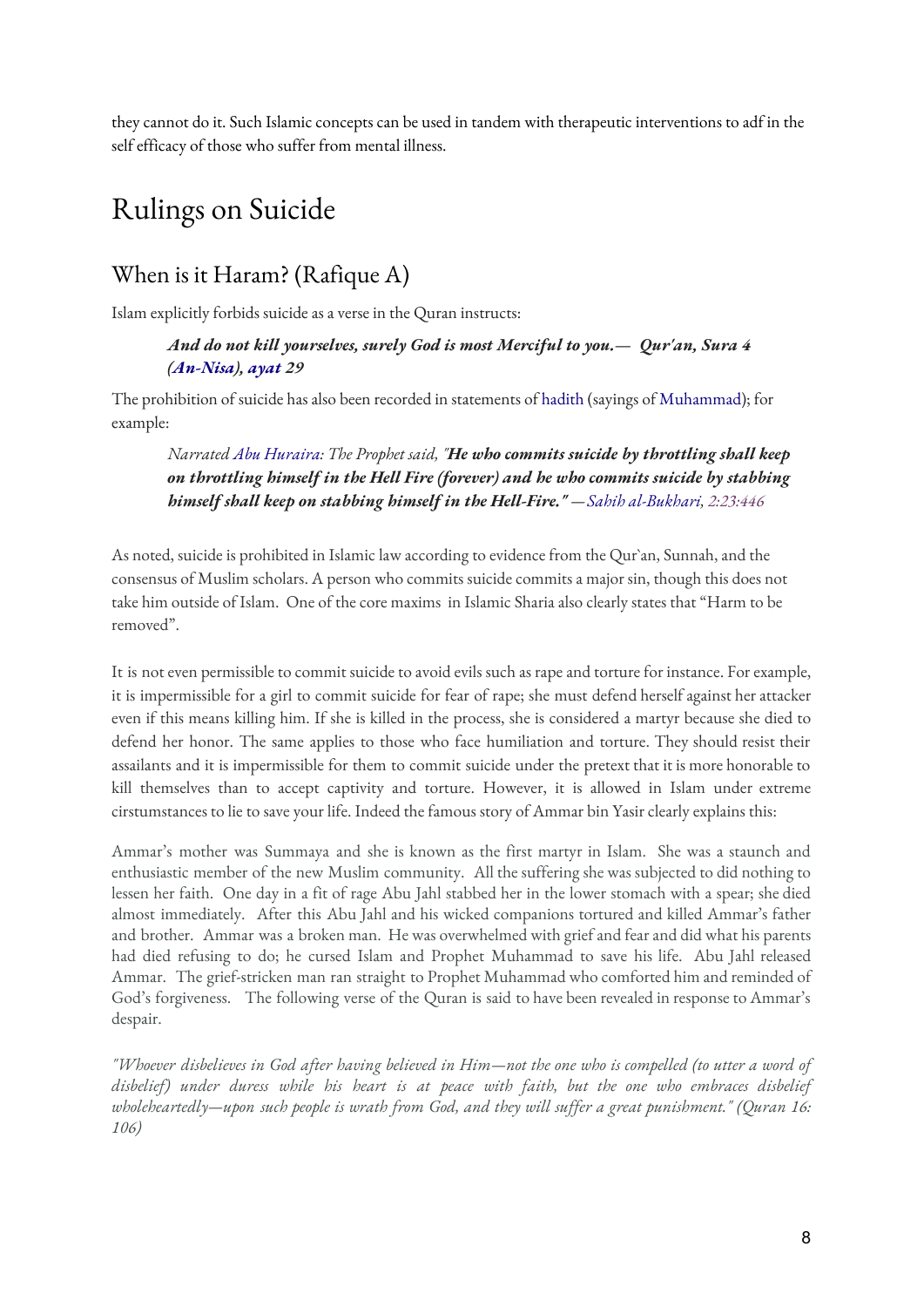A Muslim is obligated to exercise patience at times of affliction and fight injustice to the best of his ability. He is not commanded to commit suicide to escape afflictions. During times of deep trial, despair, and sadness, Muslims seek comfort and guidance in the words of Allah in the Quran. Allah reminds us that all people will be tried and tested in life, and calls upon Muslims to bear these trials with "patient perseverance and prayer." Indeed, Allah reminds us that many people before us have suffered and had their faith tested; so too will we be tried and tested in this life.

There are dozens upon dozens of verses that remind Muslims to be patient and trust in Allah SWT during these times of trial.

#### More Quranic Examples:

"Seek Allah's help with patient perseverance and prayer. It is indeed hard except for those who are humble." (2:45)

"Oh you who believe! Seek help with patient perseverance and prayer, for God is with those who patiently *persevere."* (2:153)

"Be sure We shall test you with something of fear and hunger, some loss in goods, lives, and the fruits of your toil. But give glad tidings to those who patiently persevere. Those who say, when afflicted with calamity, 'To Allah we belong, and to Him is our return.' They are those on whom descend blessings from their Lord, and *mercy. They are the ones who receive guidance."* (2:155-157)

"Oh you who believe! Persevere in patience and constancy. Vie in such perseverance, strengthen each other, and *be pious, that you may prosper."* (3:200)

"And be steadfast in patience, for verily Allah will not suffer the reward of the righteous to perish." (11:115)

*"Be patient, for your patience is with the help of Allah."* (16:127)

"Patiently, then, persevere - for the Promise of Allah is true, and ask forgiveness for your faults, and celebrate *the praises of your Lord in the evening and in the morning."* (40:55)

"No one will be granted such goodness except those who exercise patience and self-restraint, none but persons of *the greatest good fortune."* (41:35)

"Verily man is in loss, except such as have faith, and do righteous deeds, and join together in the mutual *enjoining of truth, and of patience and constancy."* (103:2-3)

#### When is it Makruh? (Abdullah M)

Makruh as defined by shariah means that which the Lawgiver asks us not to do, but not in a definitive manner. The person who does not do it out of obedience will be rewarded, but the one who does it will not be punished. The act of suicide, defined as intentionally killing oneself, is haram. There is no evidence in the Quran or Sunnah to suggest that it is makruh, but clearly haram. However, wishing for one's death is considered makruh if the reason is regarding worldly harm that has befallen the person.

It is makrooh for a Muslim to wish for death if the reason for that is some worldly harm that has befallen him. Rather he must be patient and seek the help of Allah.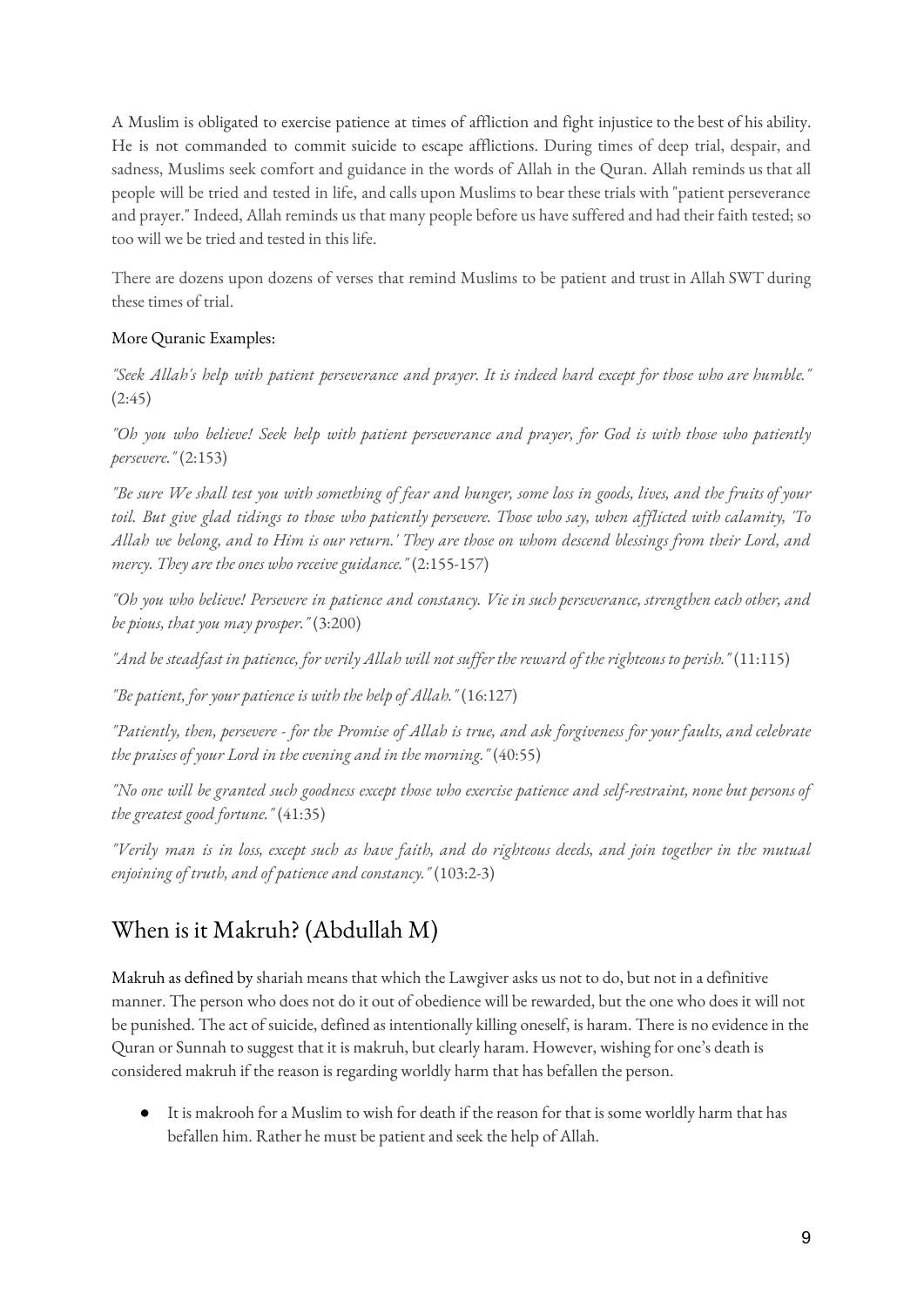- A version narrated by al-Bukhaari says: "No one of you should wish for death. Either he is a doer of good and will do more, or he is a doer of evil but perhaps he may stop."
- Al-Nawawi said: This hadeeth clearly indicates that it is makrooh to wish for death because of some harm that has befallen one, such as loss or distress caused by an enemy, or other such hardships of this world.

But if a person fears harm or fitnah with regard to his religious commitment, it is not makrooh to wish for death, according to this hadith, and several of the salaf did that. One who fears for his religious commitment because of fitnah as described below:

The fact that wishing for death in this situation is also prescribed is indicated by the words of the Prophet (peace and blessings of Allaah be upon him) in his du'aa': "If You should decree fitnah for Your slaves, then take my soul (in death) before I am put to trial." Narrated by al-Tirmidhi, 3233; classed as saheeh by al-Albaani in Saheeh al-Jaami'.

Since the Prophet forbade a person from wishing for death, because of an affliction that he is suffering from, then [the forbiddance] is even move severe for committing suicide, being hasty with Allah's [decree] concerning his soul.

## When is it Halal? (Aisha S)

The scholarly opinions do not state at any point that suicide is halal, rather there are instances where it is seen as excusable. We must consider that suicide most often occurs as a result of mental illness, which may or may not be well understood at the time of death. The Quran says:

"And certainly, We shall test you with something of fear, hunger, loss of wealth, lives and fruits, but give glad *tidings to As-Saabiroon (the patient). (2:155)*

In the above verse, Allah states that believers will be tested with poverty, illness, among many other trials. In line with the clinical understanding of mental illness as disease of the mind, mental illness is understood as one of these illnesses with which one will be tested. Therefore it can be understood that mental illness, as well as suicidal ideations, can be given as a test from Allah, and Allah tests whom He wills.

As known, any affliction is a test from Allah and staying positive throughout the course of illness is a difficult feat, but Allah rewards those who are patient.

Prophet (peace and blessings of Allaah be upon him) once said: "No misfortune or disease befalls a Muslim, no worry or grief or harm or distress – not even a thorn that pricks him – but Allaah will expiate for some of his *sins because of that." (Agreed upon. Narrated by al-Bukhaari, 5641)*

The hadith above confirms that a Muslim who continues in thier struggle for the sake of Allah, whether it be a physical or mental illness, they will be rewarded for the battle they maintain.

In the case that suicide is completed, we look to the follwing hadith:

The Prophet (blessings and peace of Allah be upon him) said: "The Pen has been lifted from three: from the sleeper until he awakens, from the child until he reaches puberty and from the insane person until he comes to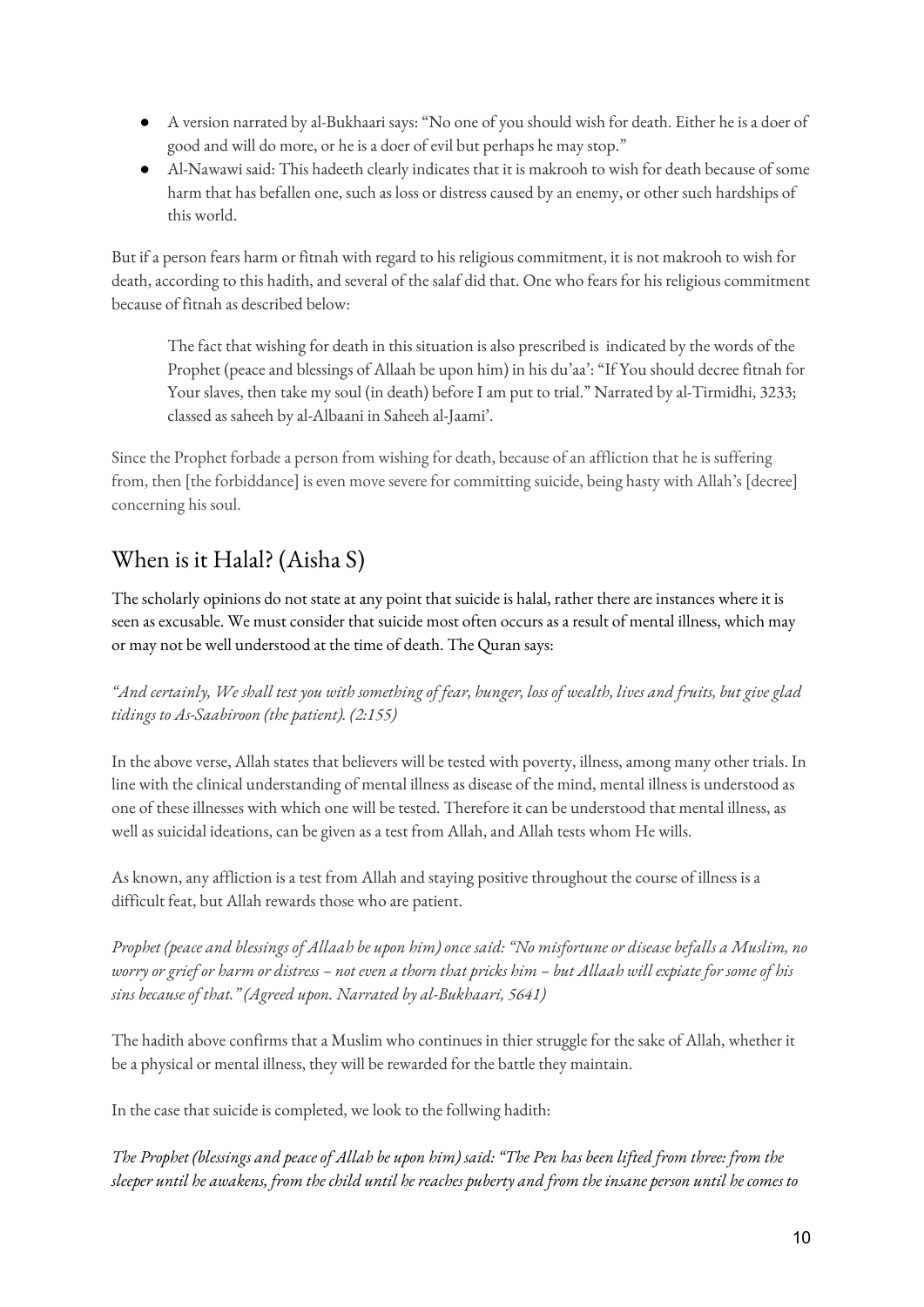#### *his senses." Narrated by Abu Dawood (4403), al-Tirmidhi (1423), al-Nasaa'i (3432) and Ibn Maajah (2041).*

In regards to insanity, al-Mawsoo'ah al- Fiqhiyyah (16/99) defines it in three ways:

- 1. A mental disorder such that the person cannot do or say things in a proper manner.
- 2. The loss of the ability to distinguish between right or wrong and/or to recognize the consequences of one's actions.
- 3. The loss of the ability to understand situations from all possible angles.

In the case of mental illness, pervasive and maladaptive thought patterns can manipulate one's sense of reasoning and understanding of situations. In the case of major depression disorder (MDD), the amygdala (the region of the brain correlated with emotions) is enlarged as a result of high stress exposure. This can cause a dysregulation or escalation of emotions and can affect processes associated with reasoning, judgement, and the like.

As another example, symptoms of psychosis interfere with one's ability to distinguish reality from delusions. Psychotic disorders include but are not limited to schizophrenia, schizoaffective disorder, and delusional disorder, and are marked by an inability to distinguish reality from hallucinations or delusions. Many patients suffering from psychotic symptoms cite hallucinations that urge one to harm themselves or others, the form of voices or intrusive thoughts. Similarly, these can impede one's judgement and can cloud one's sense of reality, leading to risk taking behaviors such as excessive smoking, drinking, and others.

As is the case with any illness, early intervention and effective treatment can help the patient mitigate their symptoms and live as fulfilling a life as possible despite them. Even with treatment, some forms of mental illness are so aggressive that the symptoms can only be mitigated to a certain degree. In cases such as these it is difficult to determine whether ot not one is in their senses if they successfully complete the act of suicide.

Based on the above evidence, it is understood that while the taking of one's life is undoubtedly haram, it is difficult to understand at what point one qualifies as 'within their senses'. The truth of whether or not one is in this state is ultimately between a believer and their Creator, and a human is unable to discern such. It remains a matter of Allah's judgement as to whether the human could be considered in the state of insanity.

#### The fourth core maxim states that "*Certainty is never annulled except by certainty; it can never be annulled by mere doubt."*

From this, we can extrapolate that when a Muslim completes suicide, it is in no way permissible to regard him as a disbeliever or a sinner, as we must have conclusive evidence that one was in their senses when the act was committed. As we have demonstrated, certain mental illnesses can completely manipulate one's sense of reasoning, which may induce shortsightedness, an inability to understand the consequences of one's actions, or can influence one's ability to understand a situation from multiple angles. In addition, there may be Muslims who, due to a number of reasons, were never able to be diagnosed with a mental illness, or never sought treatment for it. Therefore, since we can never rule out insanity, we cannot condemn the actions of a Muslim who passed away due to suicide, because certainty cannot be established by doubt alone.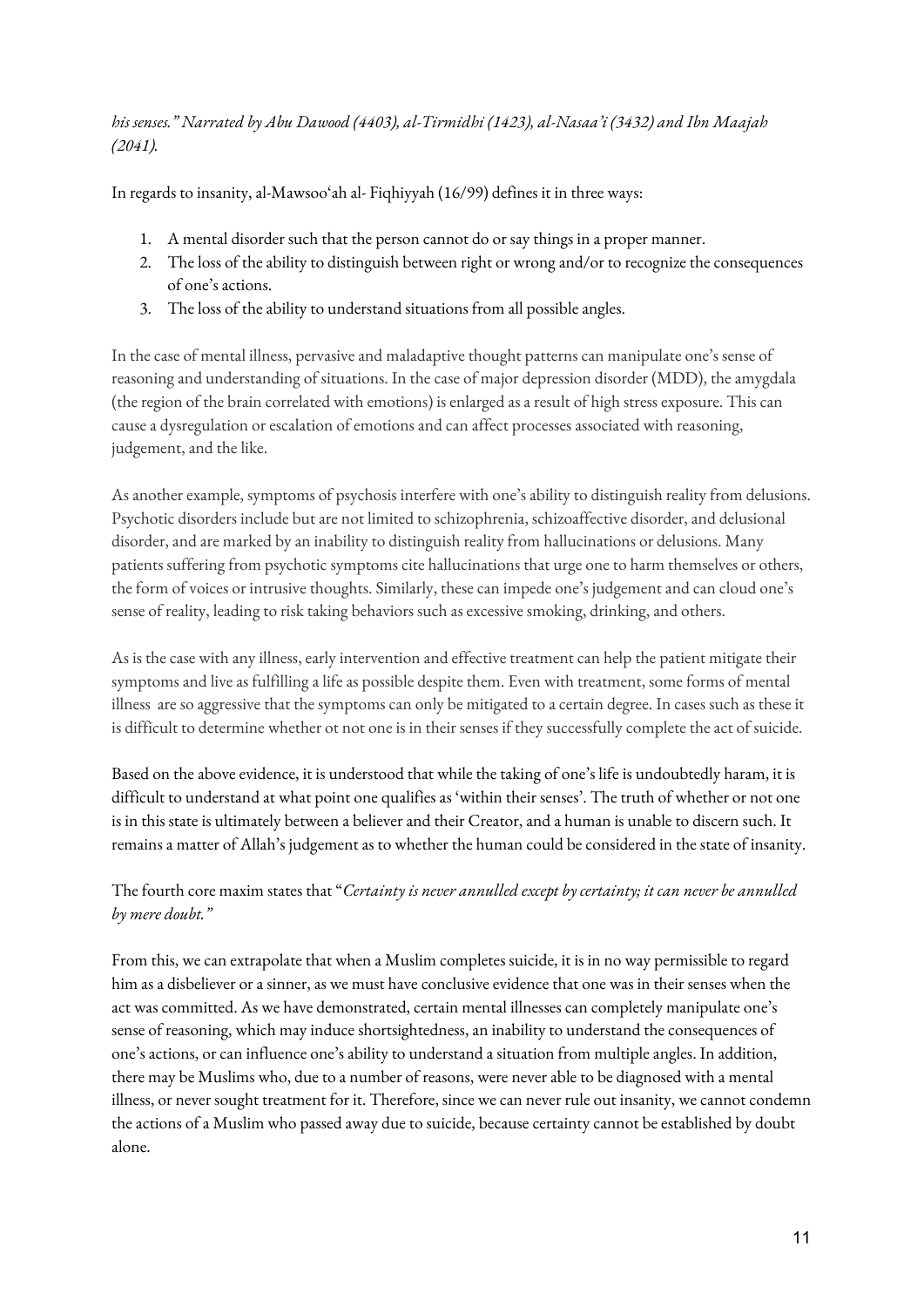In conclusion, the act of suicide is haram when committed with complete and full intention and a sound mind. However, the argument of whether one is in a state of soundness is unclear, such as when one is suffering from a mental illness, knowingly or unknowingly. Decisively, it is impossible to determine based on assumption alone whether or not someone intentionally committed the act with a clear mind. This remains in Allah's knowledge and his alone, and Allah knows best.

# Additional Notes

### Mental Health in the Muslim Community (Aisha S)

Muslim populations are at risk for mental illness in the same way that all populations are at risk for mental illness. It is estimated that at least 1 in 3 people suffer from anxiety or depression in the United States alone, and it is necessary to say that many cases go unreported or undiagnosed. This is especially the case in the Muslim community, both locally and abroad. This is because, in addition to barriers that persist in the US regarding mental health access (such as expenses, lack of resource, etc), the Muslim community disproprtionately seeks tratement or diagnosis for mental health issues due to stigmatization.

For a variety of reasons, mental illness is regarded with great stigma in the Muslim community. Many Muslims wrongly conflate mental illness with Jinn possession, and while the influence of Jinn can play a hand in predisposition to illness and exhibit characteristics that resemble symptom expression, it is important to note that these are distinctive in many respects, and in the case of possession, a scholar or professional must be able to deduce such, and not an individual..

Another cause for stigmatization is the conflation of spiritual and psychological health. As seen in our analysis of the stages of nafs, spiritual wellbeing can contribute to the ways in which one interacts with or experiences their illness. However, too many Muslims falsely believe that spiritual healing can result in recovering from mental illness. While praying, fasting, and remaining close to Allah may act as positive coping mechanisms and serve to alleviate symptoms, it does not nullify the illness in the same way physical illnesses, such as diabetes and cancer, cannot be prayed away but are coped with and understood accordingly.

In this fashion, it is understood that spiritual growth may serve to reframe stressful situations in the same way as cognitive behavioral therapy, and the two must work closely together. However, simply undergoing treatment does not guarantee recovery in the case of any chronic illness, so while spirituality may contribute to dealing with symptoms, it will not cure them.

## Some Important Statistics Regarding Suicide (Aleesha A)

Unfortunately, the rise in suicides among Muslims is in line with national statistics, which show increases across age, gender, race, and ethnicity, according to a report released in June by the Centers for Disease Control and Prevention. Suicide is now the second-leading cause of death among people ages 15 to 34. The report says nearly 45,000 people killed themselves in 2016, more than twice the number of homicides, prompting calls to recognize it as a public health crisis.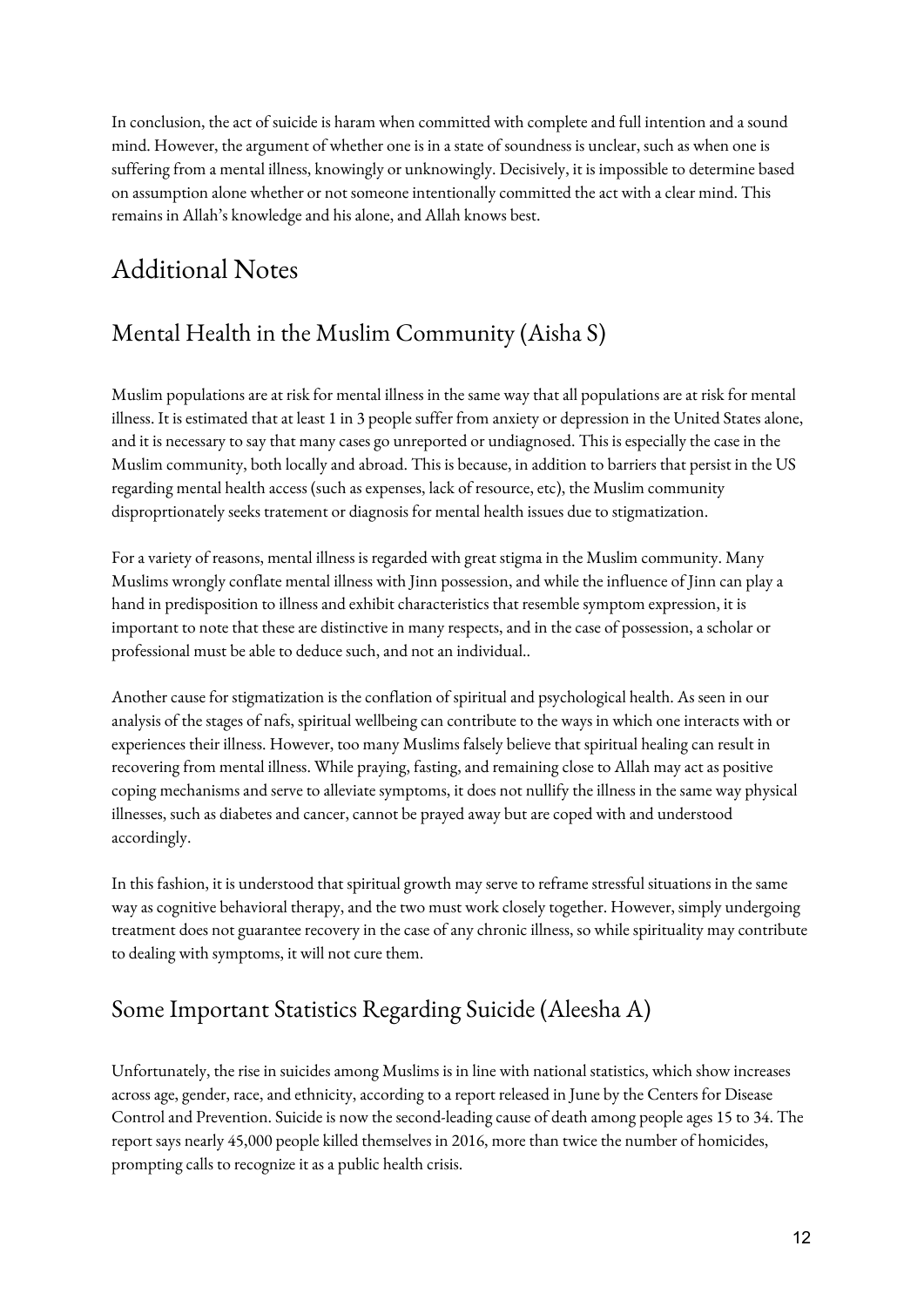For centuries, Islamic scholars have examined suicide from every angle — what happens to the soul, what kind of burial is allowed, and so on — and the debates continue today, evolving with new medical information about mental health and depression. Without a consensus, communities decide on an uneven, case-by-case basis how to deal with suicides. Depending on where a family lives, they could find an accepting Muslim response that includes counseling, fundraising for burial, and an Islamic funeral, or they could get cast out into the wilderness, unable to wash, bury, or pray for their dead among other Muslims.

According to [studies](http://www.thefyi.org/suicide-prevention-community-guide/) of Muslims who've attempted suicide, among the main drivers are family environment, cultural conflicts, mental illness, domestic violence, substance abuse, and financial loss. There's also a body of research showing that religion can act as a deterrent against suicide, with some Muslims crediting fear of committing such a grave sin as the main reason they're alive. What the studies don't show, however, is a blueprint for what to do when suicide occurs in a Muslim community with no clear stance on how to handle the body or console surviving relatives. It remains a topic of great debate.

# Conclusion

In closing, mental illness occurs as a result of a variety of environmental, biological and psychosocial factors. We have found that in training the nafs, one is able to better navigate the symptoms of mental illness and benefit their mental health. Stress can contribute to negative thought patterns which can lead to mental illness, therefore increasing the risk of suicide. Additionally, we have established suicide as a process that is vastly different per the individual, beginning with an event or a series of which, which may lead to ideations, self harm, and possibly suicide.

Based on our understanding of Fiqh, the interpretation is in regards to the process, such that one is forbidden from taking their own life simply in direct response to a tragic event, or with complete intention to end their life. Suicidal ideations, however, fall into the category of makruh, because one wishes for death but does not actively seek dying. Finally, we see that in the case of insanity, which is hard to discern, suicide can be considered not halal, but excusable.

Navigating mental health in the Muslim community can be difficult given the stigma that pervades it. This is incredibly detrimental because many Muslims who experience mental health issues do not recieve proper treatment, leaving them at higher risk for suicide as a result. This despondency has led to many communities having mixed opinions about Muslims who choose to end their lives, denying them rituals such as burials and janazah.

In any state of mind, whether one is healthy or suffering from illness, it is always best to have patience and trust in Allah's plan.

*"Those who Believed and whose hearts find rest in the remembrance of Allah: verily, in the remembrance of Allah do hearts find rest." Quran: Sura Ar Rad (The Thunder) Ch 13 Ayat 28*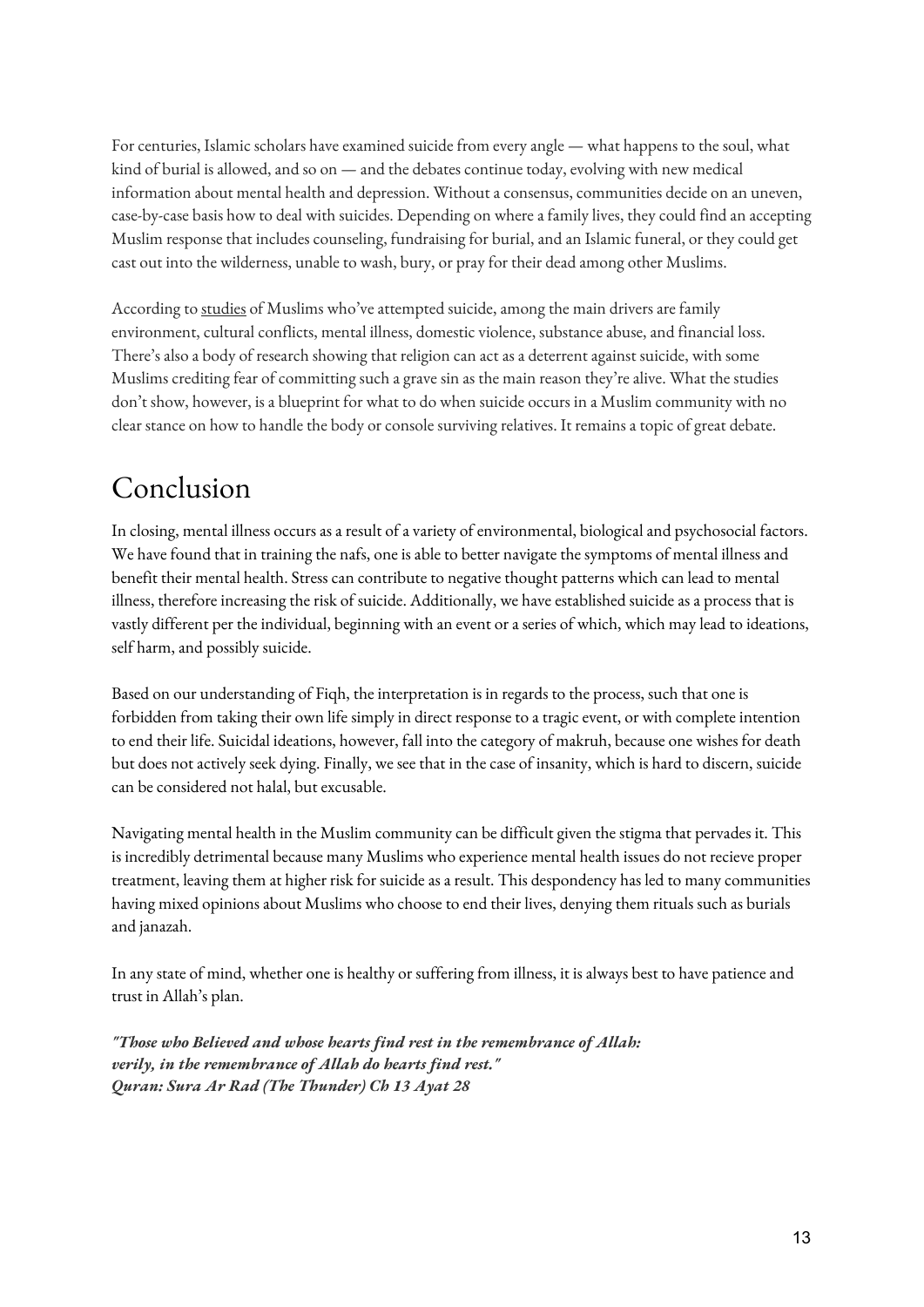# Author Reflections:

#### Abdullah M:

I strongly agree that suicide is haram. Whether one is held accountable or not depends on whether they were sane at the time of the action. To my knowledge, I cannot refute the ruling that suicide is haram given the strong and clear evidence in the Quran and Sunnah.

It is important to take care of one's mental health in Islam. One needs to nourish the mind, body, and soul. If the mind is not healthy, this will have a negative impact on the soul and body and vice versa. We cannot neglect the mind and its state of health. Ibadat will suffer if one is depressed and stressed at all times because it is difficult to obtain khusu without mental clarity. There is an emphasis on exercise for the body to maintain good health. There needs to be more emphasis on the mind to maintain a good state of mental health.

Medically speaking, mental illness should be treated through a biopsychosocial approach. This is to mean that one needs to treat the illness by addressing the physiological pathology, a person's thoughts, emotions, and behavior, and to also address their socio-economical; socio-environmental, and cultural aspects that may be contributing to their illness. Yes, there are medications that can be taken to alter/change the neurotransmitters in the brain, but this is one approach. In addition to medications, one should see a therapist. This will help to control thoughts, emotions, and behavior and develop coping techniques as well as a better understanding of oneself and their illness. The social/cultural aspect would refer to addressing their illness by means of their economic situation, family circumstances, and culture/religious beliefs. I do not think they are mutually exclusive, but rather in agreement. The Islamic perspective in treatment is similar, but also focuses on increasing one's faith in Allah and the hereafter, increasing righteous deeds, and remembering Allah/asking for forgiveness.

#### Aisha S:

I definitely have mixed feelings about these findings, though I do believe that Islamic discourse needs to be much more deliberate and sensitive in how they address issues such as suicide and mental illness, because they seldom make distinctions between self harm, suicidal ideations, or the act of suicide itself.

Psychologically speaking, once someone is diagnosed with or is experiencing mental illness, there is already a pervasive and consistent thought pattern that has overtaken the human psyche. Knowing this, I would understand that alot more cases of suicide occur due to a loss of senses than we initially choose to believe. Additionally, the stigma surrounding mental health disallows Muslims from receiving proper diagnosis and treatment, which puts them at an increased risk for suicide.

In the same way that people battle diabetes or multiple sclerosis, those who suffer from mental illnesses are doing their utmost to fight it everyday, by going to therapy, taking their medication, or even speaking up